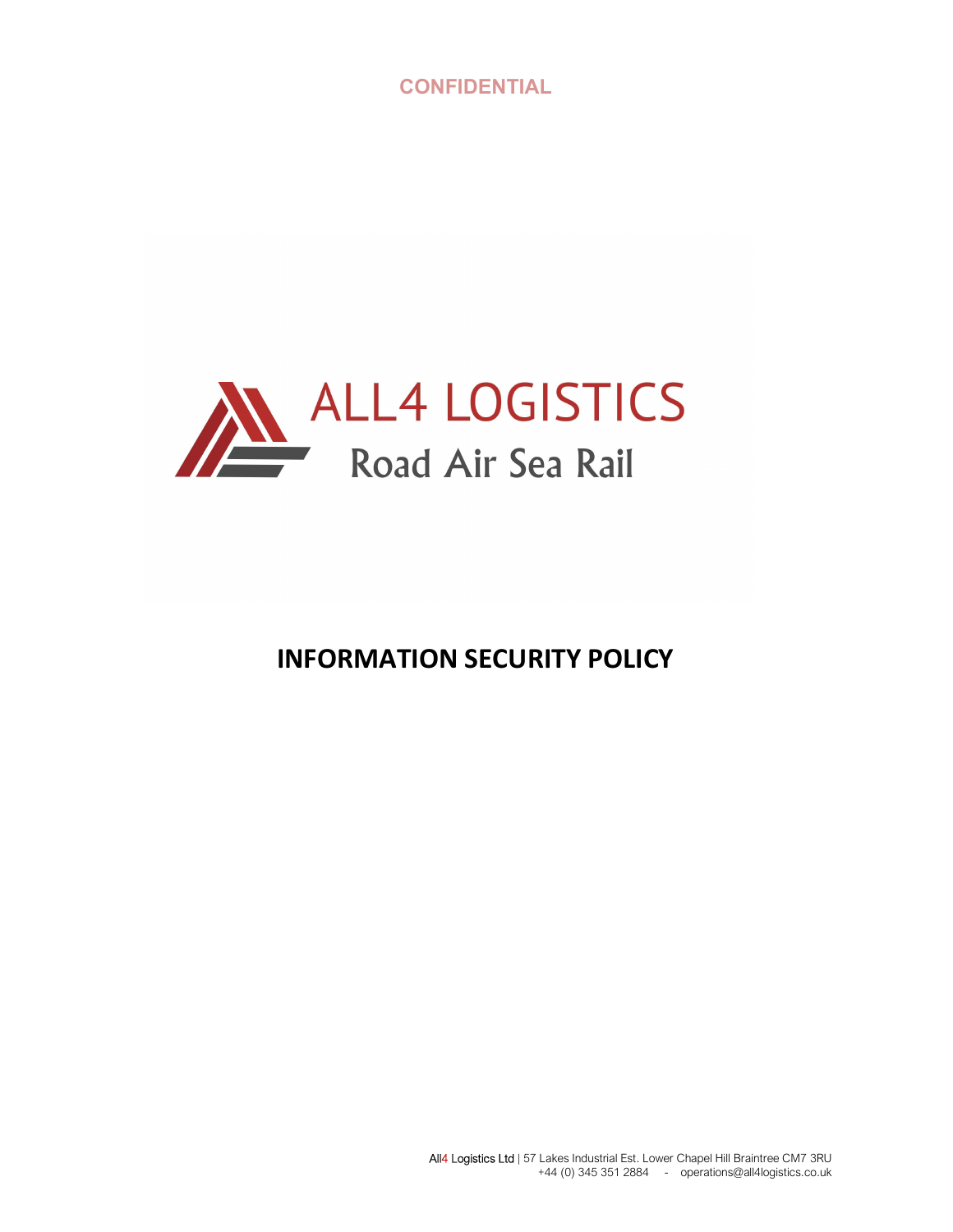| <b>Policy title:</b> |      | <b>Information Security Policy</b> |                                       |            |
|----------------------|------|------------------------------------|---------------------------------------|------------|
|                      |      |                                    |                                       |            |
| Issue date:          |      | 10/01/2021                         | <b>Review date:</b>                   | 10/07/2021 |
|                      |      |                                    |                                       |            |
| <b>Version:</b>      | v1.0 | Issued by:                         | Caroline Millea Downing - Director    |            |
|                      |      |                                    |                                       |            |
| Scope:               |      |                                    | ALL 4 LOGISTICS LTD. - Entire company |            |
|                      |      |                                    |                                       |            |
|                      |      |                                    |                                       |            |

| Associated         | n/a                                |
|--------------------|------------------------------------|
| documentation:     |                                    |
| <b>Appendices:</b> | n/a                                |
| Approved by:       | Caroline Millea Downing - Director |
|                    |                                    |

| <b>Review and</b><br>consultation | Regular review on date above by Caroline Millea Downing           |
|-----------------------------------|-------------------------------------------------------------------|
| process:                          |                                                                   |
| <b>Responsibility for</b>         | Day to day responsibility for implementation is Caroline Millea   |
| <b>Implementation &amp;</b>       | Downing                                                           |
| <b>Training:</b>                  | Day to day responsibility for training is Caroline Millea Downing |

| <b>Revisions:</b> |                            |                       |
|-------------------|----------------------------|-----------------------|
| Date:             | Author:                    | <b>Description:</b>   |
| 10.01.2021        | Caroline Millea<br>Downing | v1.0 Initial document |
|                   |                            |                       |
|                   |                            |                       |
|                   |                            |                       |

| <b>Distribution</b> | Digital copy on Google Drive. Paper copy stored in Head office. |
|---------------------|-----------------------------------------------------------------|
|                     |                                                                 |
|                     |                                                                 |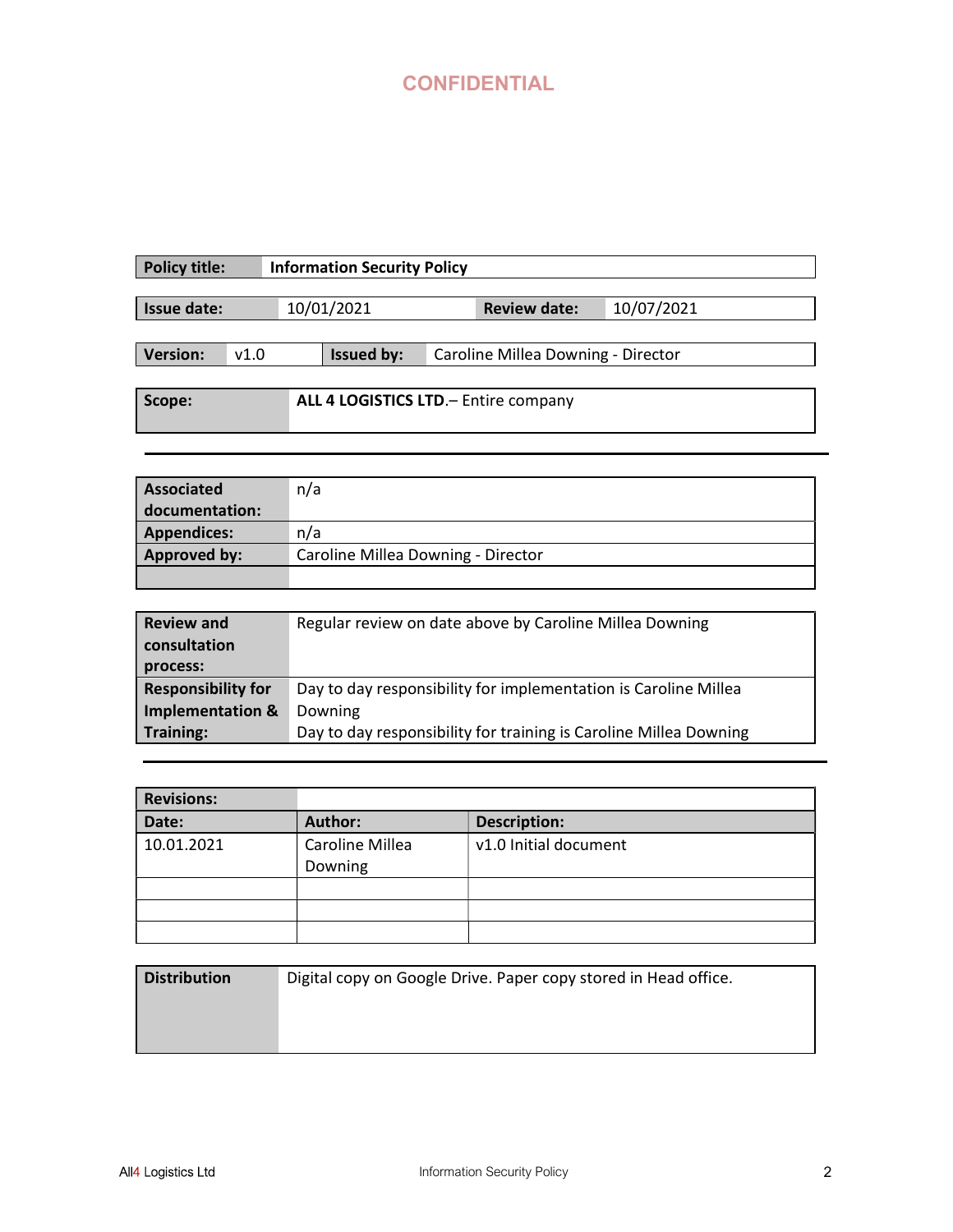# **Table of Contents**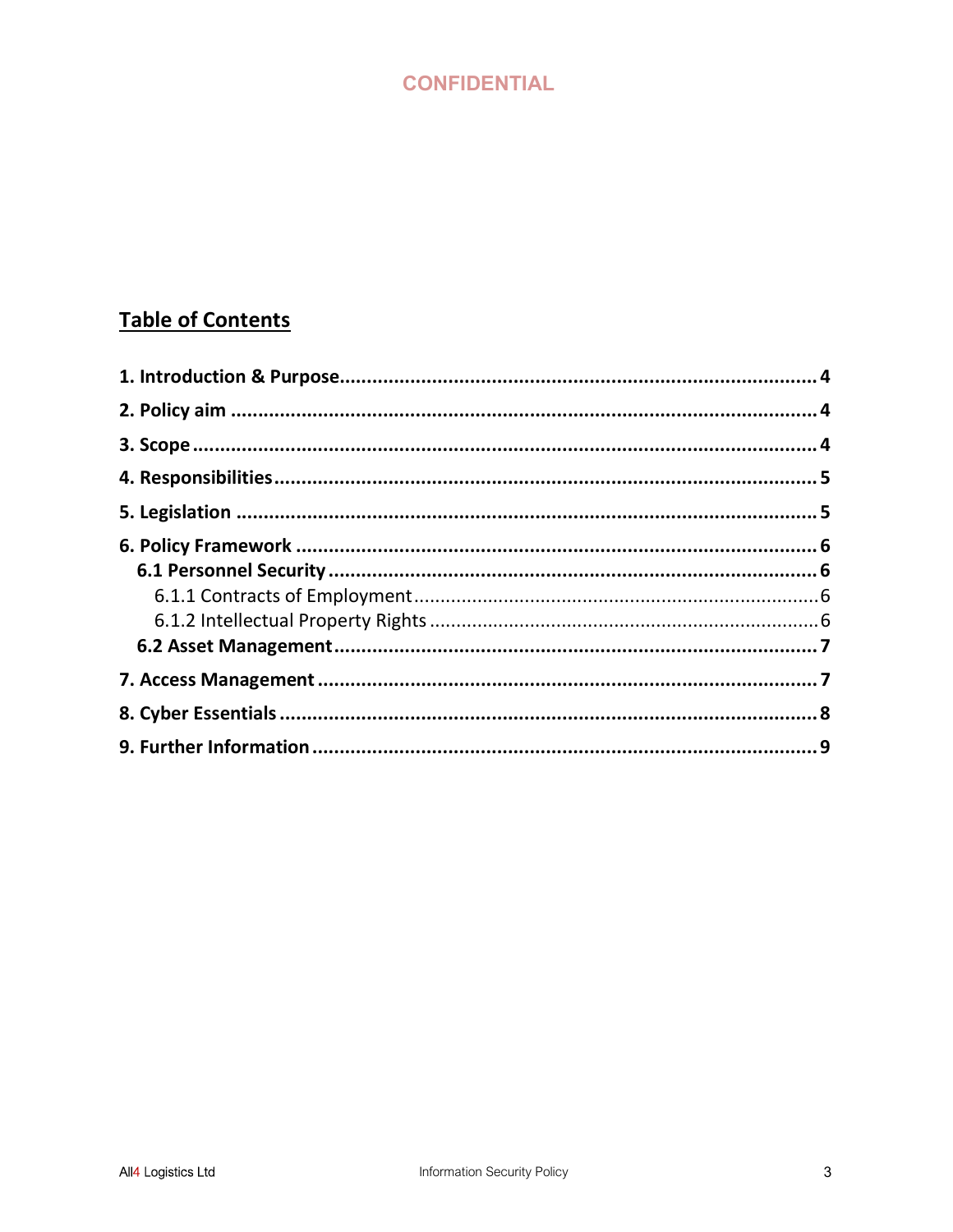### 1. Introduction & Purpose

Information is a vitally important ALL 4 LOGISTICS LTD asset, and we all have a responsibility to make sure that this information is kept safe and used appropriately. Without due care, personal, research or company information can be misplaced or leaked, which is a big enough problem in itself without the added difficulty of having to protect it against increasingly proactive and sophisticated attempts at theft.

Therefore, ALL 4 LOGISTICS LTD has adopted an Information Security Policy that complies with stringent legal requirements and provides the necessary assurance that data held and processed by the ALL 4 LOGISTICS LTD is treated with the highest appropriate standards to keep it safe.

This information security policy is a key component of ALL 4 LOGISTICS LTD's overall business management framework and provides a framework for more detailed information security documentation including system level security policies, security guidance and protocols or procedures.

This Policy is based on the following standards, regulation and legislation:

- General Data Protection Regulation (GDPR) and ICO Guidance
- Data Protection Act 2018
- Regulation of Investigatory Powers Act 2000
- ISO 9001
- Cyber Essentials Scheme

#### 2. Policy aim

The aim of this policy is to set out the rules governing the secure management of our information assets by ensuring that all members of the team:

- Are aware of and fully comply with the relevant legislation as described in this policy.
- Creating and maintaining within the organisation a level of awareness of the need for information security as an integral part of the day-to-day business.
- And protecting information assets under the control of the organisation.

#### 3. Scope

This policy applies to all information, information systems, networks, applications, locations, and users of ALL 4 LOGISTICS LTD or supplied under contract to it as well as any hardware such as laptops, mobile devices, tablets and more.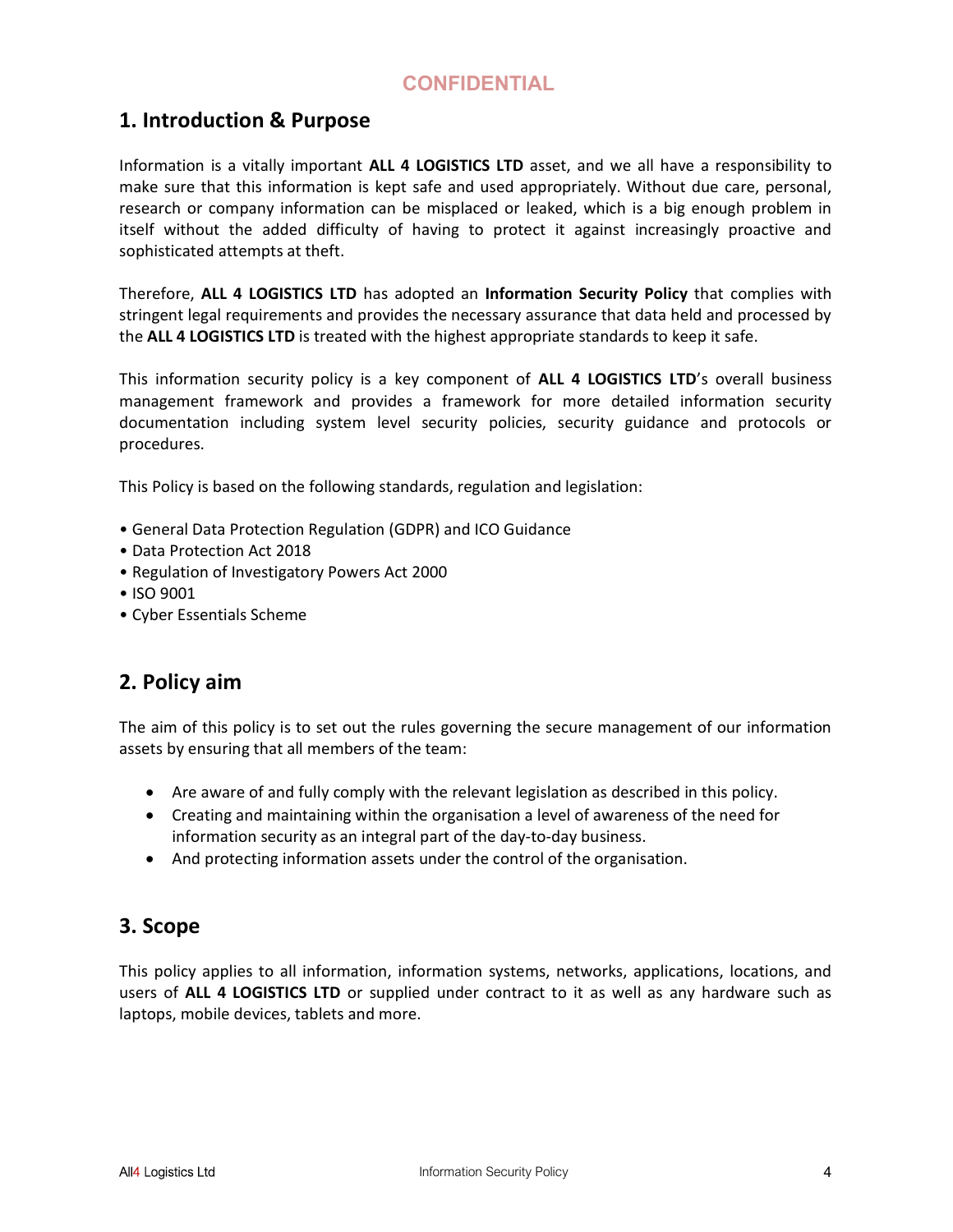#### 4. Responsibilities

- Ultimate responsibility for information security rests with the DIRECTORS of ALL 4 LOGISTICS LTD. They shall be responsible for managing and implementing the policy and related procedures. The directly appointed DIRECTOR as hereby mention is CAROLINE MILLEA DOWNING.
- The Managing Staff is responsible for ensuring that their permanent and temporary team members and contractors are aware of:
	- o The information security policies applicable in their work areas
	- o Their individual responsibilities for information security
	- o How to access advice on information security matters
- All staff, team members and contractors shall comply with information security procedures including the maintenance of data confidentiality and data integrity. Failure to do so may result in disciplinary action, including dismissal.
- Staff shall be individually responsible for the security of their physical environments where information is processed or stored.
- Each member of the team shall be responsible for the operational security of the information systems they use.
- Each system user shall comply with the security requirements that are currently in force, and shall also ensure that the confidentiality, integrity and availability of the information they use are maintained to the highest standard.
- Contracts with external parties that allow access to the organisation's information systems shall be in operation before access is allowed. These contracts shall ensure that the team members or sub-contractors of the external organisation shall comply with all appropriate security policies.

#### 5. Legislation

ALL 4 LOGISTICS LTD is obliged to abide by all relevant UK and European Union legislation. The requirement to comply with this legislation shall be devolved to employees and agents of ALL 4 LOGISTICS LTD who may be held personally accountable for any breaches of information security for which they may be held responsible. ALL 4 LOGISTICS LTD shall comply with the following legislation and other legislation as appropriate:

- The Health and Safety at Work Act (1974)
- Data Protection Act 2018 (DPA 2018), the UK General Data Protection Regulation (UK GDPR).
- European Union Network and Information Systems (NIS) Directive.
- The Copyright, Designs and Patents Act (1988)
- The Computer Misuse Act (1990)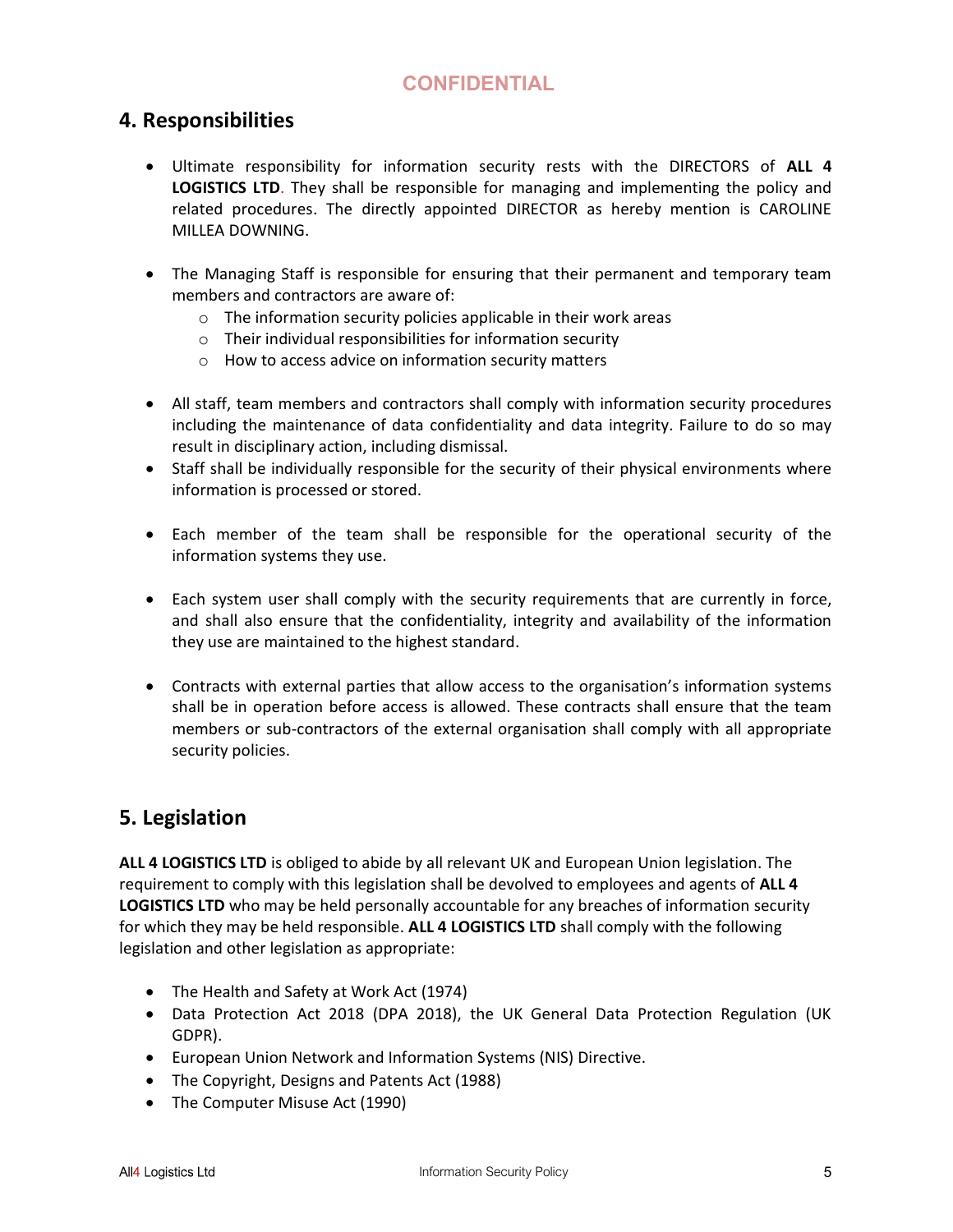- Human Rights Act (1998)
- Regulation of Investigatory Powers Act (2000)
- Freedom of Information Act (2000)
- The Data Protection (Processing of Sensitive Personal Data) Order (2000)
- Privacy and Electronic Communications Regulations 2003

The DIRECTOR is responsible for staying up to date with existing laws and legislation that apply to ALL 4 LOGISTICS LTD as well as new laws and regulations that may apply to ALL 4 LOGISTICS LTD. The DIRECTOR is also responsible for communicating it to team members and other stakeholders.

#### 6. Policy Framework

#### 6.1 Definitions

Agent, for the purpose of this Policy, is defined as any third-party that has been contracted by the company to provide a set of services and who stores, processes or transmits company owned Data as part of those services.

Information System is defined as any electronic system that stores, processes, or transmits information.

Company Data is defined as any data that is owned or licensed by the company.

#### 6.2 Personnel Security

#### 6.2.1 Contracts of Employment

- Team members security requirements shall be addressed at the recruitment stage, and all contracts of employment shall contain a confidentiality clause.
- Information security expectations of team members shall be included within appropriate job definitions.
- All access rights shall be removed immediately on termination of the contract.
- All associated accounts shall be deleted or disabled on termination of the contract.
- All company assets must be returned immediately upon termination of the contract.

#### 6.2.2 Intellectual Property Rights

 The organisation shall ensure that all software, applications, and operating systems are properly licensed in accordance with the publisher's recommendations.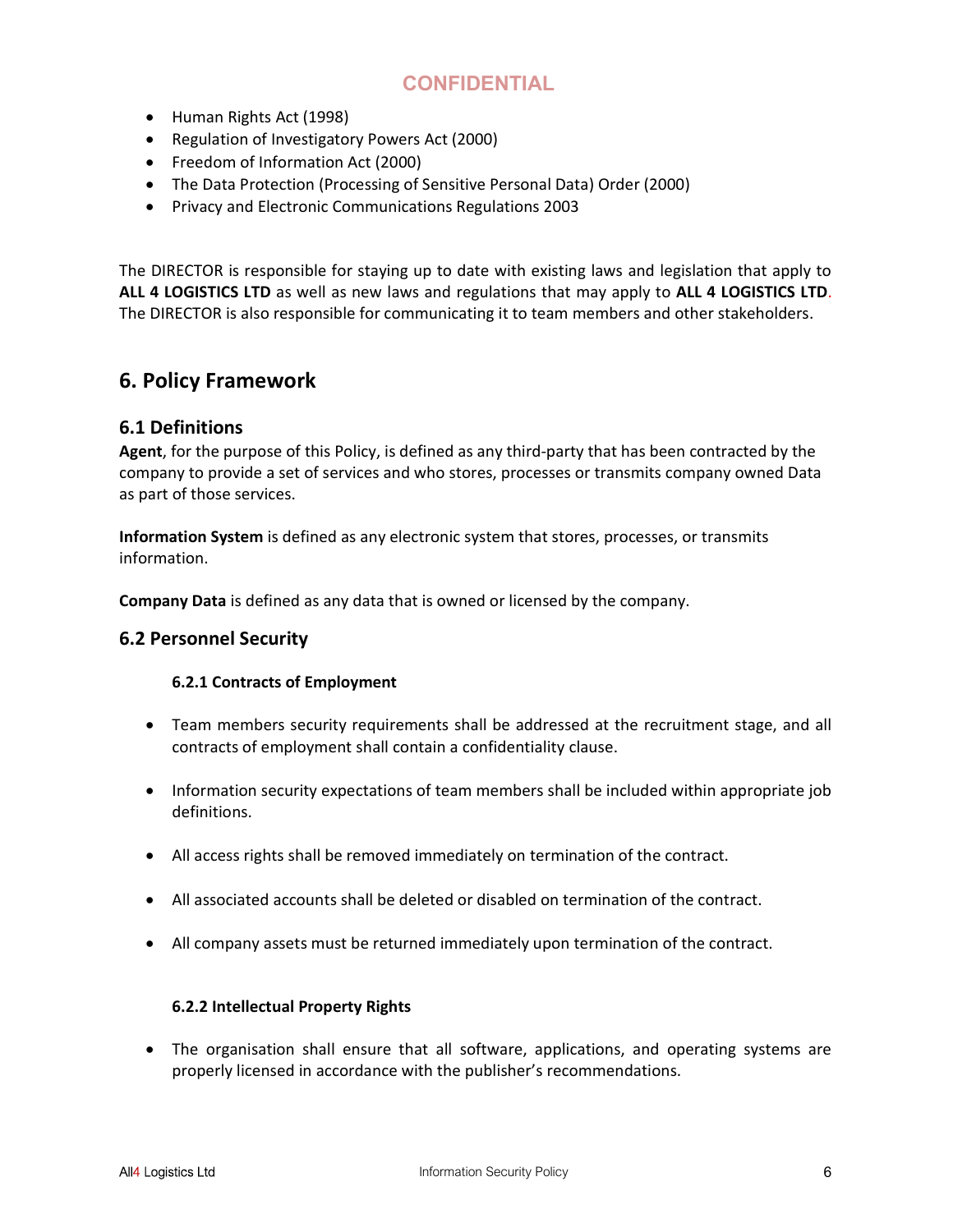#### 6.3 Asset Management

Company devices include any computer, laptop, tablet, or mobile phone that can access company data or has been provided by the company. These devices meet the following criteria:

- All obsolete or not used software must be deleted or disabled.
- Have anti-malware installed.
- Not be jailbroken.
- Only have apps installed from their official application store.

### 7. Access Management

- Only authorised personnel who have a justified and approved business need shall be given access to restricted areas containing information systems or stored data.
- Access to information shall be restricted to authorised users who have a bona-fide business need to access the information. Team members who are authorized to access information systems or restricted Data shall adhere to the appropriate Roles and Responsibilities assigned to them.
- Team members can only access laptops, computers and servers including applications they contain, by entering a unique username and password.
- Team members must make sure there are no unnecessary programs running on their devices.
- Team members shall only have admin privileges if they have a bona-fine case and for an expressly established period of time or project timeline The DIRECTOR shall have final review on whether someone should be granted administrator privileges.
- Administrator accounts shall not be used for accessing emails or for web browsing.
- Administrator accounts shall be regularly reviewed by the DIRECTOR to assess if the individuals still have a business need for privileged access.
- All administrator accounts shall enable two-factor authentication for access to all admin accounts on all accounts, applications, and machines.
- The boundary between the business systems and the Internet or other non-trusted networks shall be protected by a firewall, which shall be configured to meet the threat landscape and be regularly monitored.
- All administrative accounts must have a strong password. To achieve a strong password, the following checks must be met:
	- o Between nine and twelve characters in length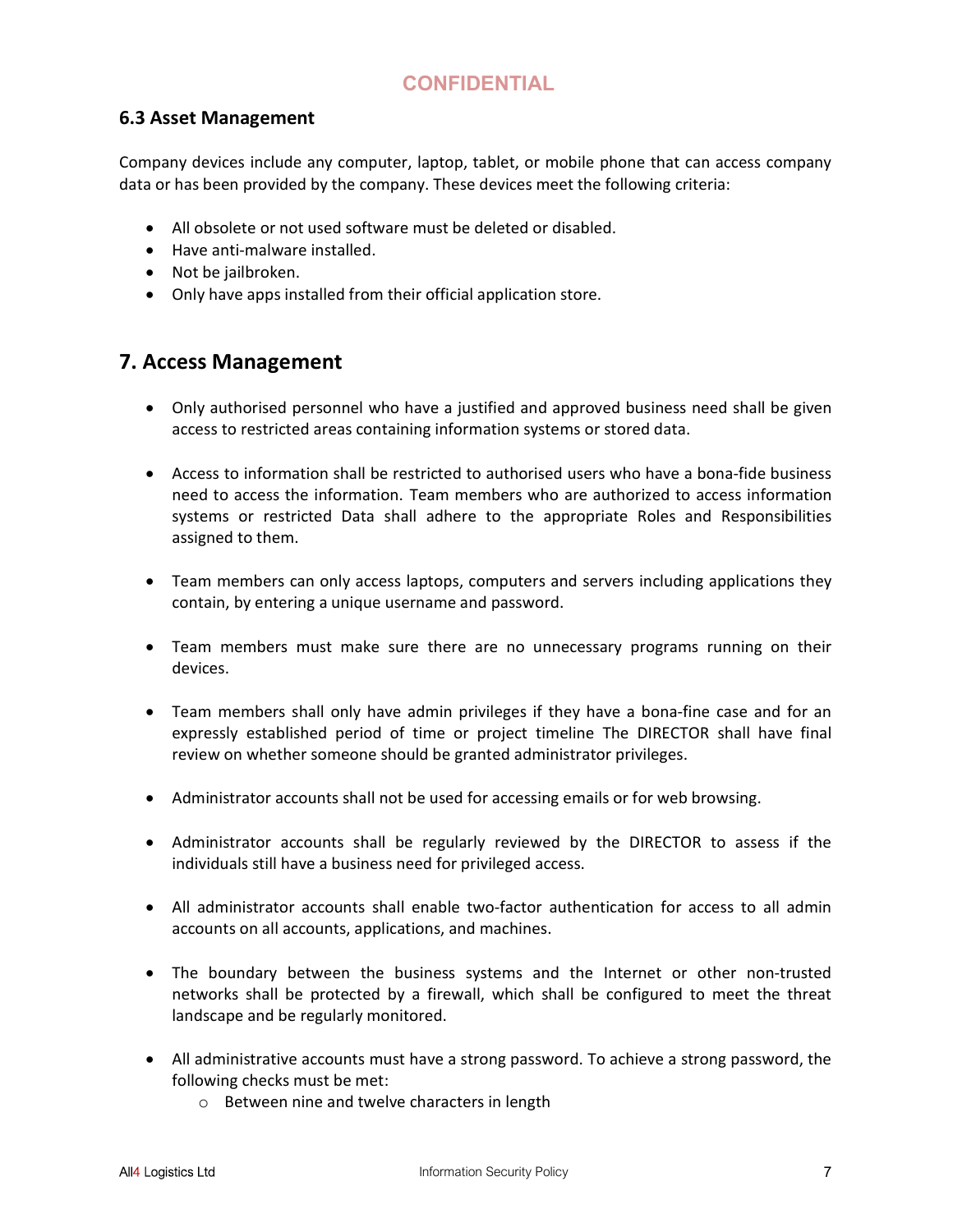- o At least one capitalised letter
- o At least one number
- o At least one special character (! @£\$%&\*) when allowed.
- All user and administrator accounts should have their default passwords changed to a strong password.
- All members of the team must change their passwords at least every two months and when there has been a public security breach alert.
- Admin passwords must be changed whenever there are changes in staffing.
- All administrative passwords are changed by the DIRECTOR.
- When a team member changes a password, he/she must inform the Director who confirms it has been changed via email.
- All network devices (routers, switches) are to be checked every two months for updates and security changes. User devices (desktops, laptops, mobile phones, tablets) are to be checked periodically, or at least every two months, for updates and security reviews according to each device protocol and every time there is a public security breach or a supplier/provider has informed of a security breach.

#### 8. Security and Confidentiality of Users Accounts

Users assume personal responsibility for the use made of their computer, tablets and mobile devices and user accounts. This responsibility begins with selecting a secure password as per our policy and guidelines and involves maintaining the confidentiality of that password and changing the password regularly in order to assure the continued security of the accounts. For guidance in selecting a secure password, see Guidelines for Password Management. If a user believes that someone has made unauthorized use of their account, the account password should be changed immediately, and a report of the incident has to be made to the Director at caroline@all4logistics.co.uk.

#### 9. Improper/Illegal Communications

Any communications that would be improper or illegal on any other medium are equally so on the computer: libellous material, obscene messages, harassment, forgery, threats, etc.

#### 10. Privacy

Team members must presume that the contents of any other users' directory are private unless expressly designated otherwise, just as one would presume that the contents of someone's apartment or office are private. The only exceptions to this rule are: that in some environments, files such as "operation files" may be considered public even if the user has not expressly designated them as such; and that some services such as web pages may be considered to be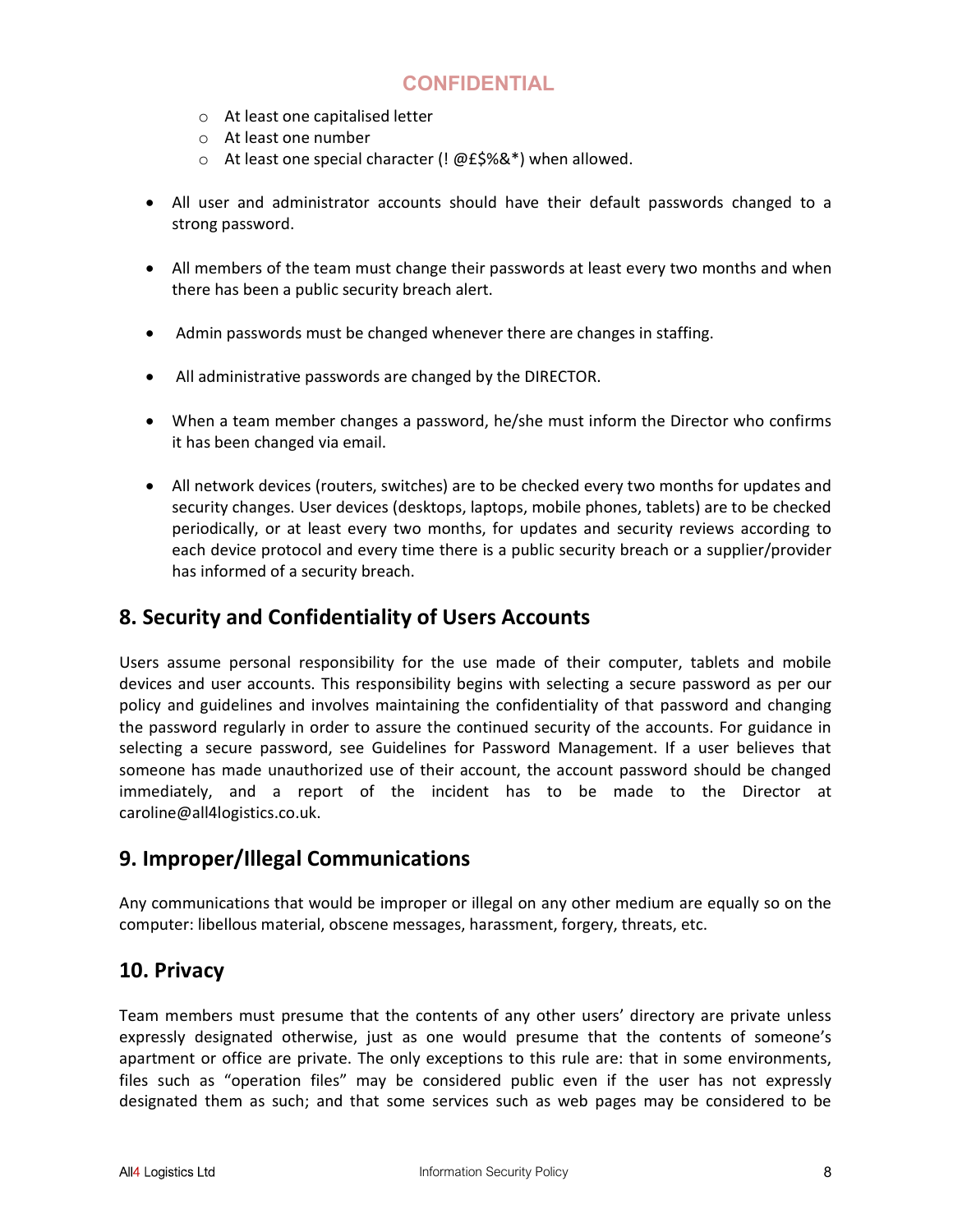public, but only for those areas not protected by password and which are "obviously" public. An unprotected account or shared device (such as a shared disk on a networked computer) are not considered to be public unless the name or service expressly indicates that it is. In such cases, any files or other data which would appear to be private in nature, by virtue of the file name or data stored, even if "publicly accessible" should be considered to be private. The user accessing such files has a responsibility to ask the owner of the files or service if the files are intended to be publicly accessible before the user does more than a "cursory glance" sufficient to cause the question.

A user can explicitly grant access to his or her directories, files or to services run from his or her systems. However, users who issue general or vague invitations to browse through their files incur a special obligation to protect any material that they do not wish others to see. Indeed, all users are urged to maintain protection levels on their files consistent with the access each team member has been assigned to.

### 11. Protecting Confidential Information

Team members who maintain confidential information, such as records relating to employees, contractors, subcontractor, providers, suppliers or clients, are responsible for following privacyrelated policies, laws, and data use agreements.

### 12. Enforcement

Violations of this Policy may result in suspension or loss of the violator's use privileges, with respect to company owned Information Systems. Additional administrative sanctions may apply up to and including termination of employment or contractor status with the company. Civil, criminal, and equitable remedies may apply.

#### 9. Exceptions

Exceptions to this Policy must be approved by the Directors Board and formally documented. Policy exceptions will be reviewed on a periodic basis for appropriateness.

### 10. Cyber Essentials

We use QMS International Ltd to obtain and maintain our annual Cyber Essentials certification. It is important to ALL 4 LOGISTICS LTD that controls to maintain the standard are implemented and reviewed on a regular basis.

### 9. Further Information

Further information and advice on this policy can be obtained from the DIRECTOR, Caroline Millea Downing, caroline@all4logistics.co.uk, +44 (0) 345 351 2884.

Comments and suggestions to improve security are always welcome.